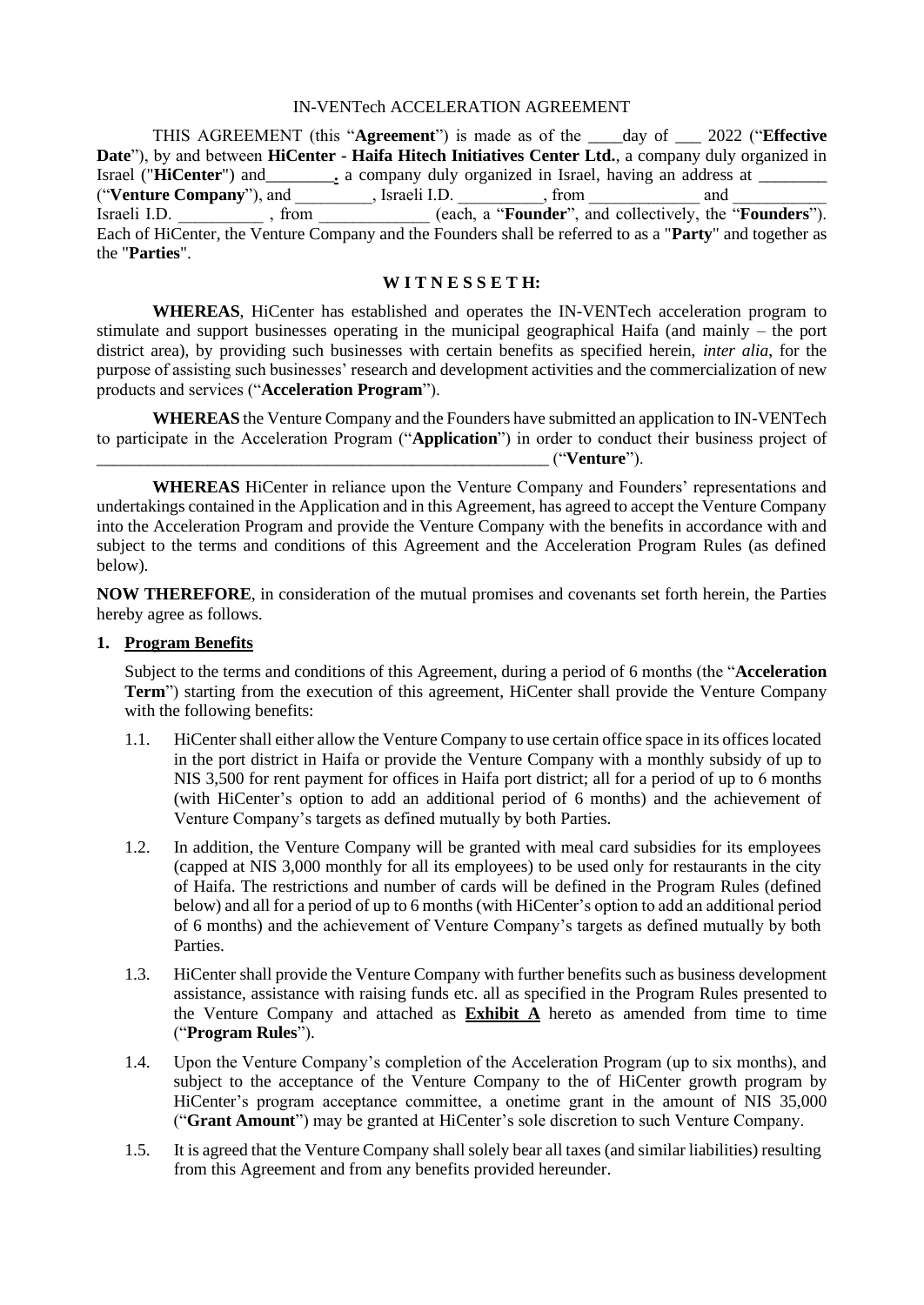1.6. VAT is included in all the Acceleration Program benefits amounts specified above, and all such amounts will be paid to the Venture Company in accordance with the terms hereunder against a proper tax receipt in accordance with the applicable law.

# **2. Representations and Warranties.**

The Venture Company and each of the Founders, hereby represents and warrants to HiCenter, and acknowledge that HiCenter is entering into this Agreement in reliance thereon, as follows:

- 2.1. Organization. The Venture Company is duly organized and validly existing under the laws of the State of Israel, and has full corporate power and authority to own, lease and operate its properties and assets and to conduct its business as now being conducted. The Venture Company has all requisite power and authority to execute and deliver this Agreement. The Current Articles of Association of the Venture Company are attached hereto as **Exhibit B**. A certificate of proper bookkeeping is attached hereto as **Exhibit C**.
- 2.2. Authorization. All corporate action on the part of the Venture Company necessary for the authorization, execution, delivery, and performance of all of Venture Company's obligations under this Agreement has been taken. This Agreement, when executed and delivered by or on behalf of the Venture Company, shall constitute the valid and legally binding obligations of the Venture Company, legally enforceable against the Venture Company in accordance with its terms.
- 2.3. Non-Contravention. Neither the execution and delivery of this Agreement nor performance by the Venture Company of the terms hereof or thereof, will conflict with, or result in a breach or violation of, any of the terms, conditions and provisions of: (i) any judgment, order, injunction, decree, or ruling of any court or governmental authority, domestic or foreign, to which the Venture Company is subject, (ii) any agreement, contract, lease, license or commitment to which the Venture Company is a party or by which it is bound, or (iii) applicable laws. Such execution, delivery and performance will not require the consent or approval of any third party, which consent, or approval has not heretofore been obtained.
- 2.4. Intellectual Property and Rights. The Venture Company owns all rights with respect to its products/services, including all intellectual property (whether registerable or not), no third party has any rights or claims as to the products/ services and the products/ services do not infringe any third-party rights.
- 2.5. Litigation. There is no claim, suit, litigation, arbitration, mediation or proceeding or investigation pending or, to the best knowledge of the Venture Company, threatened against the Venture Company. There is no action or suit by the Venture Company pending or threatened against others, or which the Venture Company intends to initiate.
- 2.6. Capital Structure. The capital structure of the Venture Company is as set forth in the capitalization table attached hereto as **Exhibit D**, indicated all issued shares, outstanding options, warrants, convertible securities, and rights to purchase securities of the Venture Company, on an as-exercised and as-converted basis.

# **3. Affirmative Covenants**

- 3.1. The Venture Company shall participate in the Acceleration Program for a period of at least six months commencing on and ending on  $\qquad$ , and during such period shall conduct itself in accordance with the Program Rules. Without derogating from any other remedy available to HiCenter in accordance with this Agreement and applicable law, if the Venture Company breaches any of its undertakings under this Section 3, the Venture Company shall return the Grant Amount and any other amount given to it by HiCenter, including interest and linkage differences in accordance with  $1961 -$ וק פסיקת ריבית והצמדה, התשכ"א
- 3.2. The representations made in section 2.3-2.4 shall apply during the entire term of this Agreement.
- 3.3. The Venture Company and the Founders hereby warrant and undertake that the Venture Company's center of activity including its development center is, and shall continue, during the Acceleration Term and until the third anniversary of the Effective Date to be within the municipal geographical area of downtown Haifa. The undertakings specified in this Section 3.3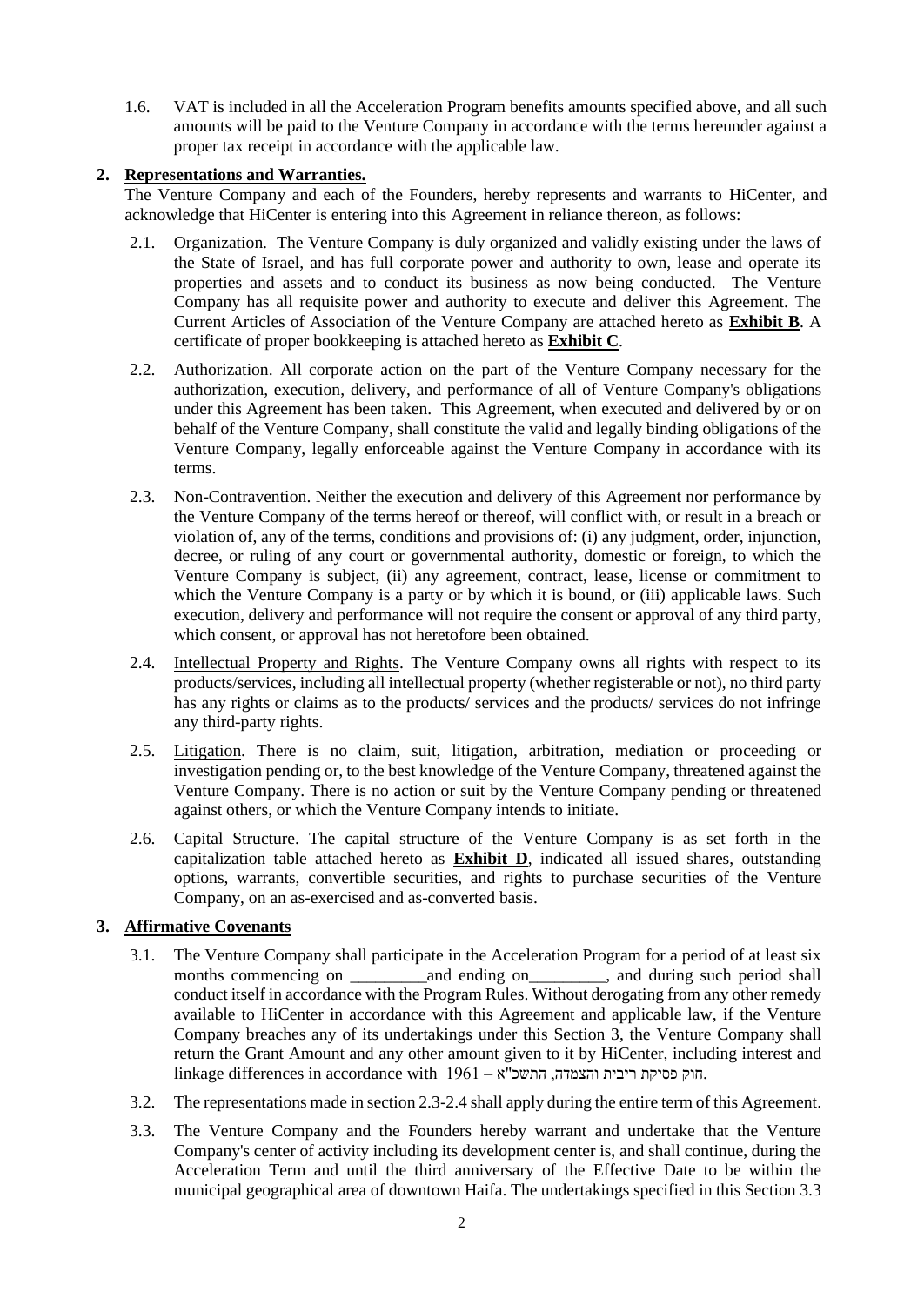are material and fundamental undertakings and in the event of their breach, without derogating from any other remedy available to HiCenter under the applicable law, the Venture Company and the Founders collectively, will be required to immediately return to HiCenter an amount equal to all funds received by the Venture Company from HiCenter under this Agreement or otherwise. It is agreed and accepted that the aforesaid requirement of return of amounts shall not apply to a Venture Company that was dissolved or that permanently stopped all of its activities; all due to lack of funds.

- 3.4. The Grant Amount shall only be used for those purposes mentioned in **Exhibit E** attached hereto and shall not be used for any other purpose without the prior written consent of HiCenter.
- 3.5. During the Acceleration Term, the Venture Company, each of the Founders and their respective successors and assigns, shall not transfer or exclusively license the Venture Company's intellectual property without giving HiCenter a prior written notice and/or in a way that will constitute a breach of this Agreement.
- 3.6. The Venture Company and the Founders shall provide HiCenter with all information relating to the financial condition, business (including its location) or corporate affairs of the Venture Company as HiCenter may from time-to-time reasonably request.
- 3.7. For the purpose hereof, Venture Company shall permit HiCenter's representatives to visit and inspect the Venture Company's properties, and to examine its records and to discuss the Venture Company's affairs with its officers (non-disclosed information), all at such reasonable times and upon reasonable notice.

### **4. Termination**

- 4.1. HiCenter shall be entitled to terminate this Agreement and the Acceleration Term in the event that the Venture Company and/or any of the Founders are in breach of any of their respective warranties and undertakings and covenants pursuant to this Agreement (each a "**Breach**") in any manner and such Breach has not been fully remedied within 14 (fourteen) days from receipt of written notice from HiCenter specifying the breach. For the avoidance of doubt, it is hereby clarified that nothing in this section will derogate from any other right or remedy available to HiCenter at law or pursuant to this Agreement in the event of such breach.
- 4.2. HiCenter may terminate this Agreement upon sending the Venture Company and the Founders a 14 (fourteen) day prior written notice of termination. In the event that HiCenter exercises its right pursuant to this Section 4.2, (i) neither Party shall raise any claims or demands against the other Party or any of its employees, officers, directors, shareholders and representatives relating to such termination; (ii) Venture Company shall not be required to return HiCenter the Grant Amount or any other amount given to it by HiCenter. Notwithstanding the aforesaid, all the waivers specified in this Section with respect to the Venture Company shall not apply to the Venture Company (but will apply with respect to HiCenter) if the termination was made due to a Breach of the Venture Company.
- 4.3. In the event of a Breach by the Venture Company, the Venture Company and/or the Founders shall indemnify HiCenter and hold each of its officers, directors, shareholders and representatives harmless from any and all direct loss, damage, liability and expense (including reasonable legal fees and costs) sustained or incurred by any of them as a direct result of or in connection with the breach of this Agreement or any misrepresentations herein.

# 5. **Miscellaneous**.

- 5.1. All the services and assistance under the Acceleration Program shall be provided on an 'as available', 'as is' basis and in accordance with the policies and practices of HiCenter, as in effect from time to time. It is hereby clarified that HiCenter does not make any warranties and/or representations with respect to the Acceleration Program and shall not be held liable for any loss or damage incurred by the Venture Company or anyone on its behalf as a result of participation in the Acceleration Program.
- 5.2. All information provided by the Venture Company under this Agreement or related thereto shall not be considered as confidential information and may be used by HiCenter for the purposes of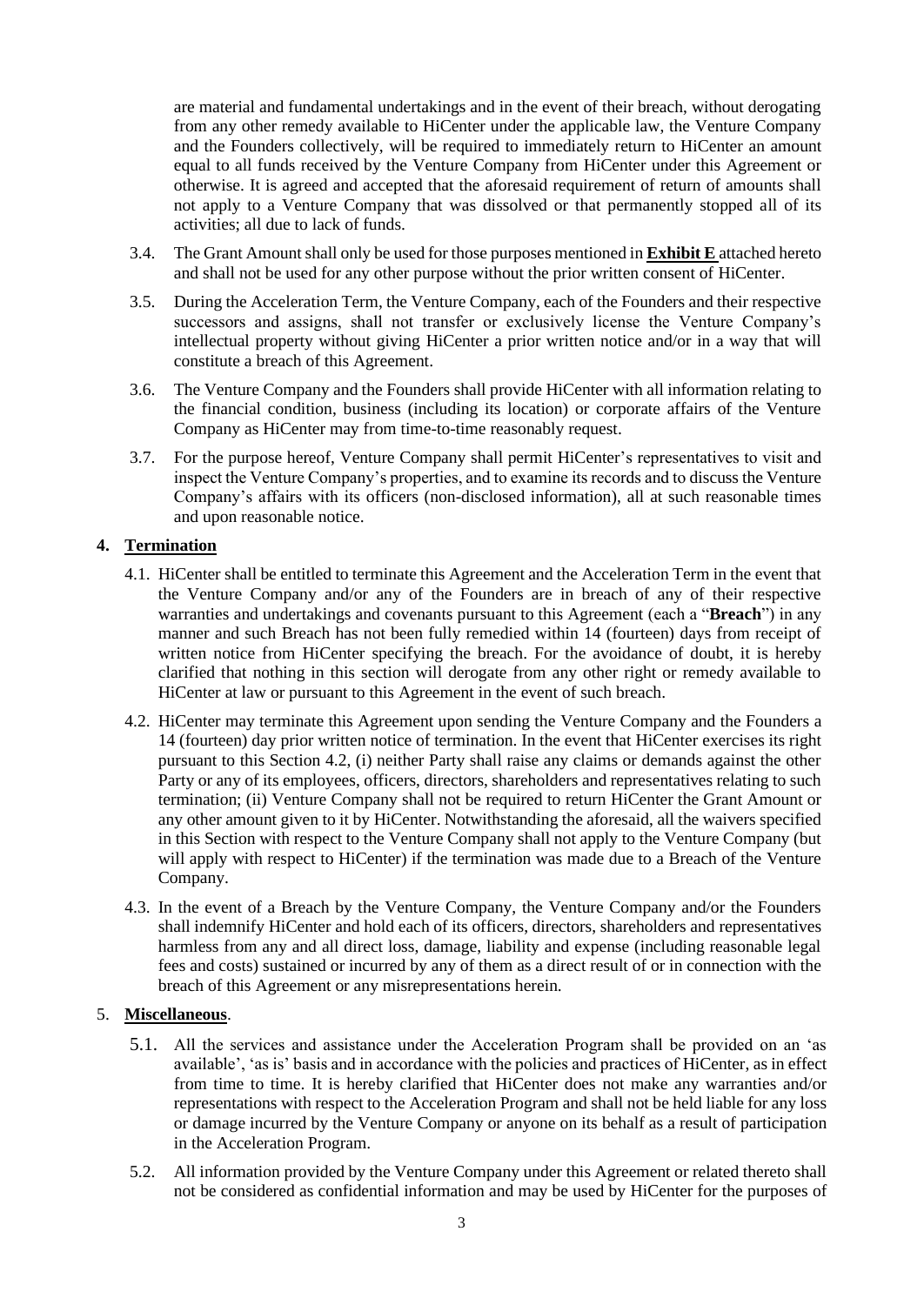this Agreement. Additionally, HiCenter may use the Venture Company's name, trademark, and logo for its marketing purposes.

- 5.3. Each of the Parties shall bear its own expenses and legal fees in connection with the consummation of this transaction.
- 5.4. No failure or delay by any party to this Agreement to enforce at any time any of the provisions hereof, or to exercise any power or right hereunder, shall operate as or be construed to be, a waiver of any such provision, power or right. Any waiver of any provision hereof or any power or right hereunder shall be in writing and shall be effective only in the specific instance and for the purpose for which given.
- 5.5. Sections 3, and 5 will survive any termination of this Agreement or expiration of this Agreement and and/or the Acceleration Term.
- 5.6. All notices and other communications required or permitted hereunder to be given to a party to this Agreement shall be in writing and shall be transmitted via email or by registered or certified mail, postage prepaid, or otherwise delivered by hand or by messenger, to the addresses set forth above or on the books of the Company. Any notice sent in accordance with this Section 5.6 shall be effective (i) if mailed, five (5) days after mailing, (ii) if sent by messenger, upon delivery, and (iii) if sent via email, on the first following business day.
- 5.7. This Agreement may be modified or amended only by a written instrument signed by the Parties.
- 5.8. This Agreement shall be governed, construed, and interpreted in accordance with the Laws of the State of Israel. The Parties irrevocably submit and consent to the exclusive jurisdiction of the competent courts in Haifa over any action or proceeding arising out of or relating to the Agreement.
- 5.9. This Agreement may be executed in two or more counterparts, each of which shall be deemed an original, but all of which together shall constitute one and the same instrument.
- 5.10. The provisions hereof shall inure to the benefit of, and be binding upon, the successors and assigns of the Parties hereto. Notwithstanding the aforesaid, the Venture Company and the Founders may not assign any of their rights and obligations hereunder, without the prior written consent of HiCenter.
- 5.11. This Agreement together with the Program Rules constitute the entire understanding of the Parties with respect to the subject matter hereof and supersedes all prior understandings, agreements, and discussions, oral or written, with respect to such subject matter.

**IN WITNESS WHEREOF** the Parties have signed this Agreement in one or more counterparts as of the date first hereinabove set forth.

| <b>HiCenter - Haifa Hitech</b><br><b>Initiatives Center Ltd.</b> | <b>The Venture Company</b> | <b>Founder</b> |
|------------------------------------------------------------------|----------------------------|----------------|
| $\text{By:}\_$                                                   | $\mathrm{By:}$             | $\text{By:}\_$ |
| Date:                                                            |                            |                |
|                                                                  |                            | <b>Founder</b> |
|                                                                  |                            | By:            |
|                                                                  |                            | Date:          |